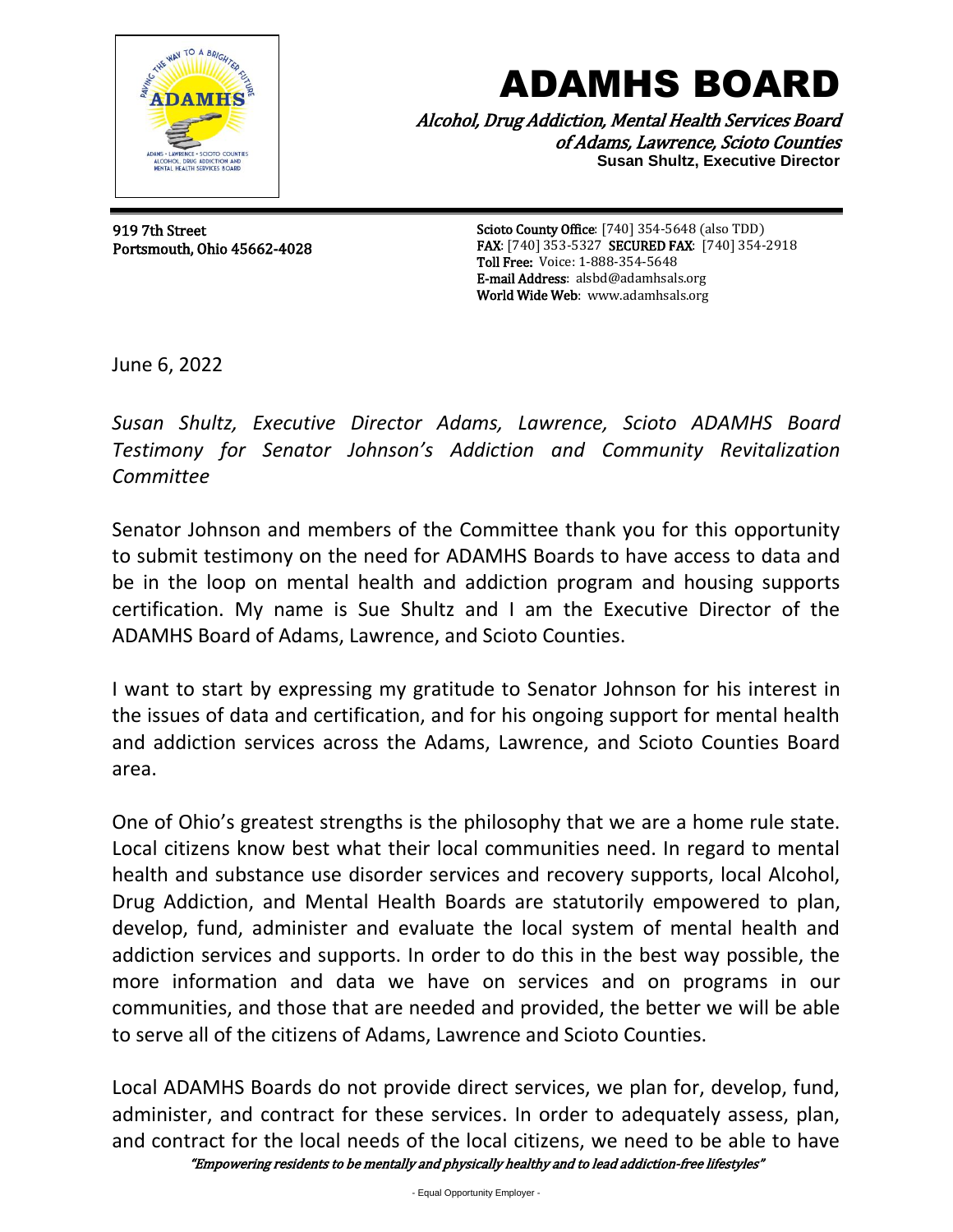access to real-time data on behavioral health services, including Medicaid. We need to know what services are occurring, where we are seeing increased demand, where there are gaps, and what the evolving needs are in local communities.

Over the past couple of years with the pandemic, we saw where not having timely, accurate, and reliable data, made responding to a quickly changing environment more difficult.

Local government officials have contacted us regarding the influx of clients coming into our area seeking treatment and not leaving our county after they leave the programs against staff advice and end up on the streets homeless and getting into trouble with law enforcement or overdosing and putting our Fire and EMS under more stress than they already have. If we had access to more Medicaid Data we would be able to figure out where the client came from and hopefully once they leave the program, can help them get back to their home counties from which they came.

We believe it is time, actually past time, to require Ohio Mental Health and Addiction Services (OhioMHAS) and Ohio Department of Medicaid to establish requirements and procedures for the provision of Medicaid-recipient data sharing with local ADAMHS Boards for the purpose of coordinating public benefits, the administration and management of the programs and ensuring the essential elements of the board's continuum of care is available to recipients of Behavioral Health services, as appropriate. We have not been able to see any of our clients Medicaid information since it was elevated to the State level since 2012.

Lastly, as the entities on the ground in the local community, we believe that Boards have a good understanding of local needs and are in the best position to have information about the service providers operating in their local communities that may be of help with OhioMHAS' certification and investigation processes. All too often new providers come into the county without the board's knowledge, and their presence only becomes known to the board when there is a concern.

Boards are closely connected to the local community and often are the first to receive a phone call from a local leader or community partner when there are concerns or questions about a service provider. ADAMHS Boards, as part of the community, are best positioned to know when there are problems and when they need addressed. As a Board, we do not wish to be a certifying organization; however, to ensure that ADAMHS Boards are in the best position to perform their duties of planning, evaluating, and overseeing the local system of care, we must